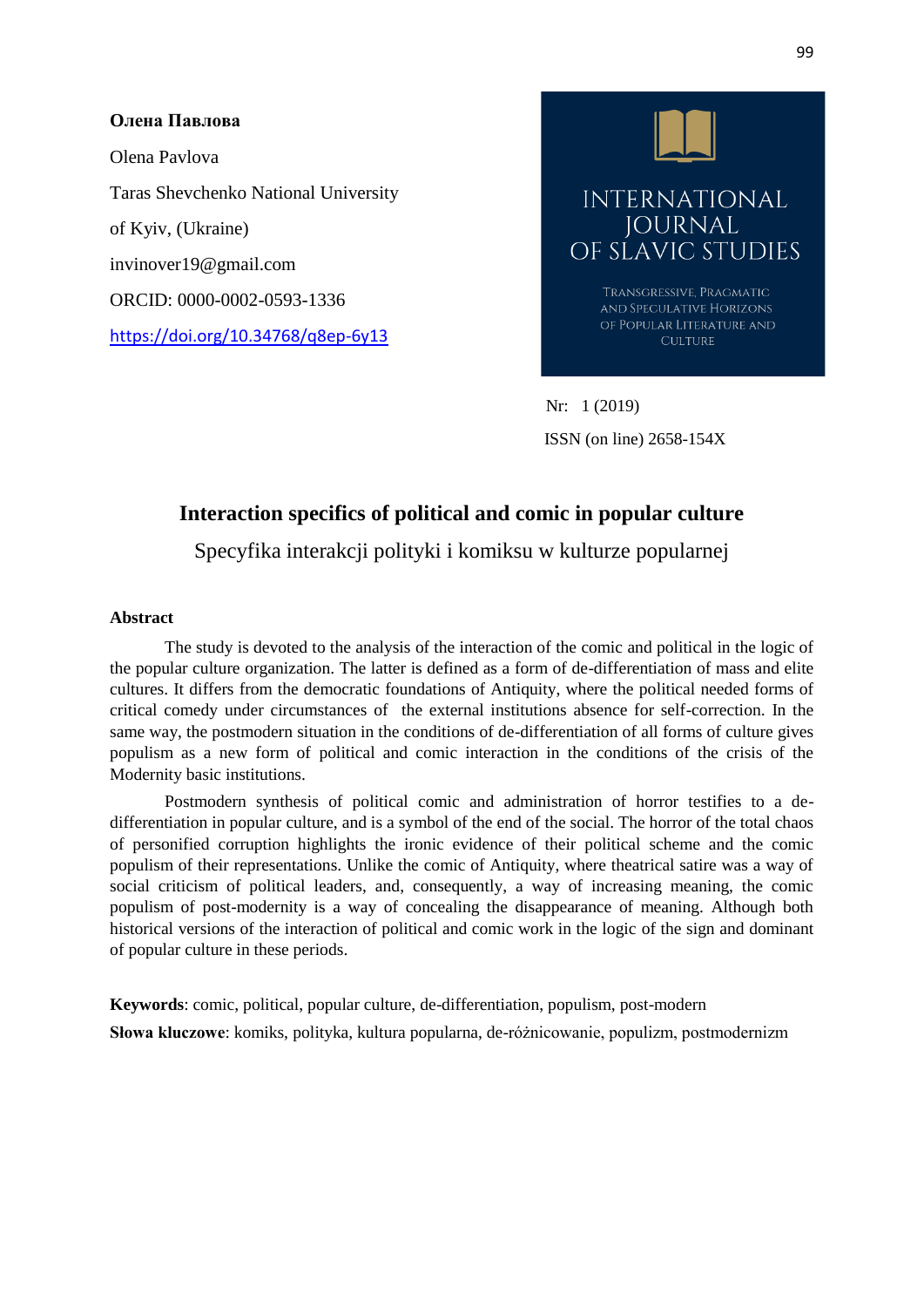The problem of cultural practices organization is the basic in the contemporary humanitarian discourse. Even sociology, through turning to the problems of everyday life and material, goes into the field of sociology of culture and even "cultural sociology"<sup>1</sup> (M. Lamont). An important step in this way, in our opinion, was the works of the British researcher S. Lash<sup>2</sup>. It demonstrates the logic of the relationship between the degree of cultural differentiation and the signification mod. This concept is the basic methodological orientation of our research.

The first historical form of feeling unity was a total non-differentiation of horror and pleasure such as a fascination. In this context, the emergence of laughter can be considered as an indicator of a degree of differentiation, as the contemporary researchers of animal psychology pointed out. The beast's grin, which was a symptom of intimidation, through disappearance of danger and humanization of emotions marked with the state of relief and detente therefore, turns into laughter.

The complex form of syncretism with a certain shift towards a slight differentiation, is described by modern scholars in such terms as "festive laughter"**<sup>3</sup>** , "pre-comical laughter" **4** (O. Freidenberg), "ritual laughter"**<sup>5</sup>** (V. Propp) (interesting in this contex the fact that all the proposed terms were formulated by Russian researchers in the mid-twentieth century, which was the period of dynamic and complex). At the same time, the totality of the aesthetic experience in the situation of hierofany corresponded with the "liberation from a hindrance to the vital force"**<sup>6</sup>** , "bliss"**<sup>7</sup>** (in the words of G. Hegel) and at the same time contains the potential for rebirth and regeneration. The ritual involved the unity of meaning in the dynamics of various signs. Russian structuralist V. Propp defined and analyzed forms «the comic of similarity» and «the comic of difference» such as "comic of food", "comic of drinking", "comic of intoxication", "comic of the body", "comic of the smell"**<sup>8</sup>** . Here, various signifiers of a funny acted as a common attribute of the ritual of maintaining fertility, which became the basis for the Neolithic. Metaphorical archaic culture demonstrated the common sense in the process of diversifying the signifiers.

1

<sup>1</sup> .: M. Lamont, ´L. Evenot, *Rethinking Comparative Cultural Sociology*. Cambrage, University Press, 2000.

<sup>2</sup> See.: S. Lash, *The Sociology of Postmodernism*. London and New York: Routledge, 2013.

<sup>3</sup> See.: M. Bakhtin, *Rabelais and His World.* Indiana University Press Bloomington, 1984. p. 12.

<sup>4</sup> See.: O. Freidenberg, The *Myth and Literature of Antiquity*. Moscow: Eastern literature, 1998. p. 68.

<sup>5</sup> See.: V. Propp, *On the Comic and Laughter*. University of Toronto Press*,* 2009. p. 131.

<sup>6</sup> See.: I. Kant*, Anthropology from a Pragmatic Point of View*. Cambridge: Cambridge University Press, 2006. p. 154.

See.: W. Hegel, *Aesthetics. Lectures on Fine Art.* Volume II. Oxford University Press*,* 19750. p. 1200.

<sup>8</sup> See.: V. Propp, *On the Comic and Laughter*. University of Toronto Press*,* 2009. p. 36.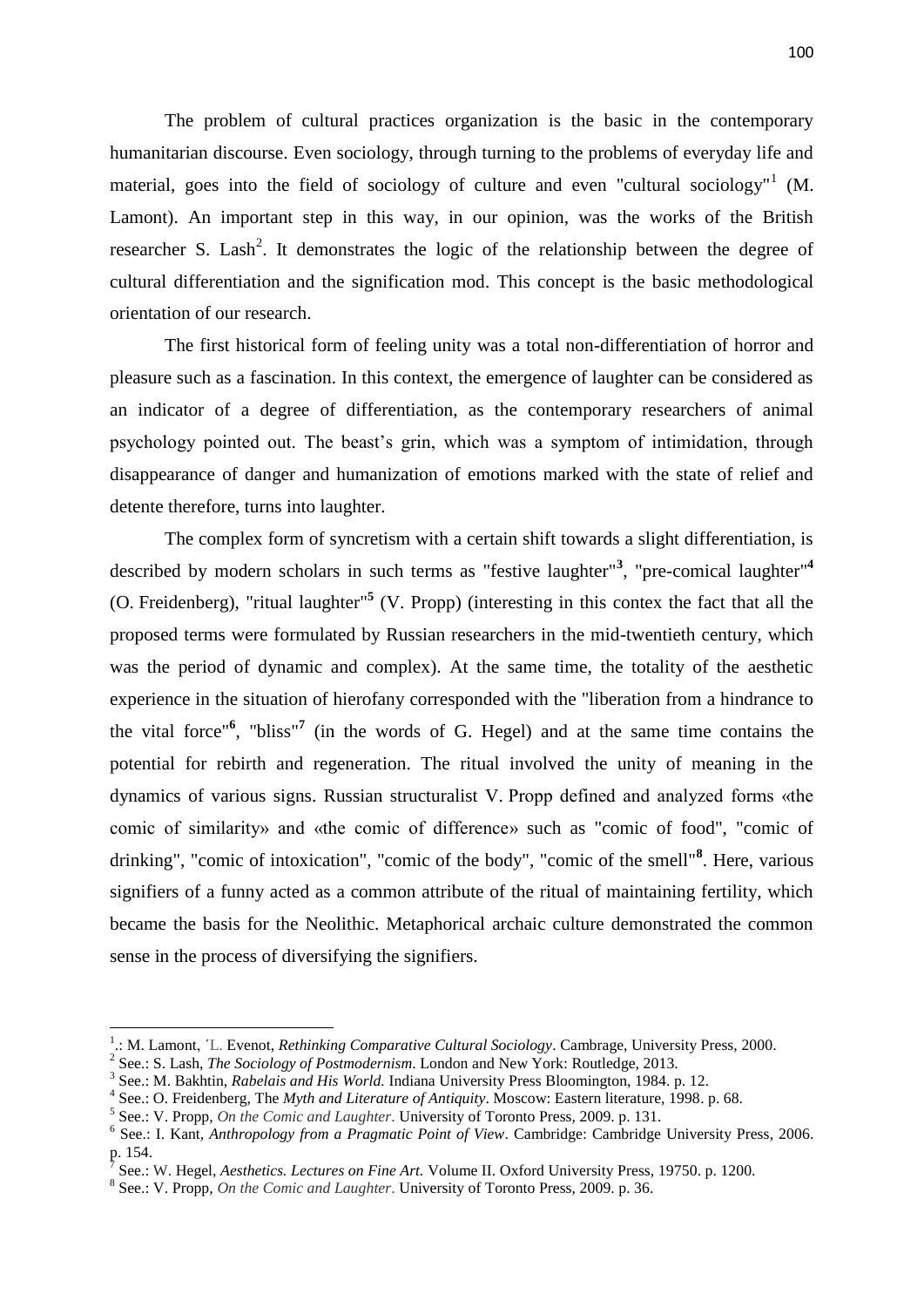Consequently, the signification mod of symbolism is carried out through the similarity of signifiers, but with the possibility of a certain semantic shift. Ontological unity of cultural practices (production - consumption - pleasure) couldn't be carried out directly in the process of its own differentiation, and therefore required a new medium and the reorganization of the signifiers order in new cultural practices according to the logic of the medium itself. The separation of the comic effect could serve as a rate of the gap between the sacred and the profane, the signified and the signifier, the subject and the object.

The differentiation between the sacred and the profane had its extension in the following forms of distinction of the subject-object opposition, in particular, in the emergence of "ridiculous laughter"**<sup>9</sup>** (V. Propp). The latter is laughable in the narrow sense of the term, according to M.Rumina**<sup>10</sup>**. Ridiculous laughter necessarily has a certain object of mocking, ridiculing. The next step in the process of differentiation was actually the comic.

## **The Ancient Greek comedy as democracy self-regulation**

An integral part of this process was the emergence of art as a secular form of sacred and, accordingly, comic as an artistic form of the laughable. The Comic as an embodiment of ridiculous laughter had its object of embodiment and certain mimetic techniques of its realization (comic similarity, comic of double characters). Comic situation as a unit of analysis meant "the presence of components unity that could not be separated"**<sup>11</sup>** (M. Ryumina), but at the same time certain situation (in particular, comic) became possible only as a profanation of the ritual totality. Comic situation was the rate of the sign discreteness that fell from the unity of the sacred action in measure of profanization. In the process of religion emerging, the sacred content became a serious and a sublime, and laughter became profaned (not without de-differentiations, of course). Comic as a profanation form of laughable tended to private, mundane and daily. But at the same time, the aesthetic potential of mimesis preserved the signification mod of symbolism, where various signifiers pointed to the unity and sacredness of sense. However, the mimesis as the meaning of the ritual likening to the divine in measure of profane transformed into an artistic method, the means.

If the sacred totality did not require external similarity due to the similarity of signifiers (for example, architecture as the embodiment of the structure of the world order), the comical situation then necessarily anticipated some measure of similarity. Thus, the logic of imagery began to form, where the presence of the referent became obligatory attribute.

 9 See.: V. Propp, *On the Comic and Laughter*. University of Toronto Press*,* 2009. p. 11.

<sup>10</sup> See.: M. Rumina, *Aesthetics of laughter: Laughter as a virtual reality*. Moscow, Librokom Press. 2010. p. 320.

<sup>&</sup>lt;sup>11</sup> See.: M. Rumina, *Aesthetics of laughter: Laughter as a virtual reality*. Moscow, Librokom Press. 2010. p. 81.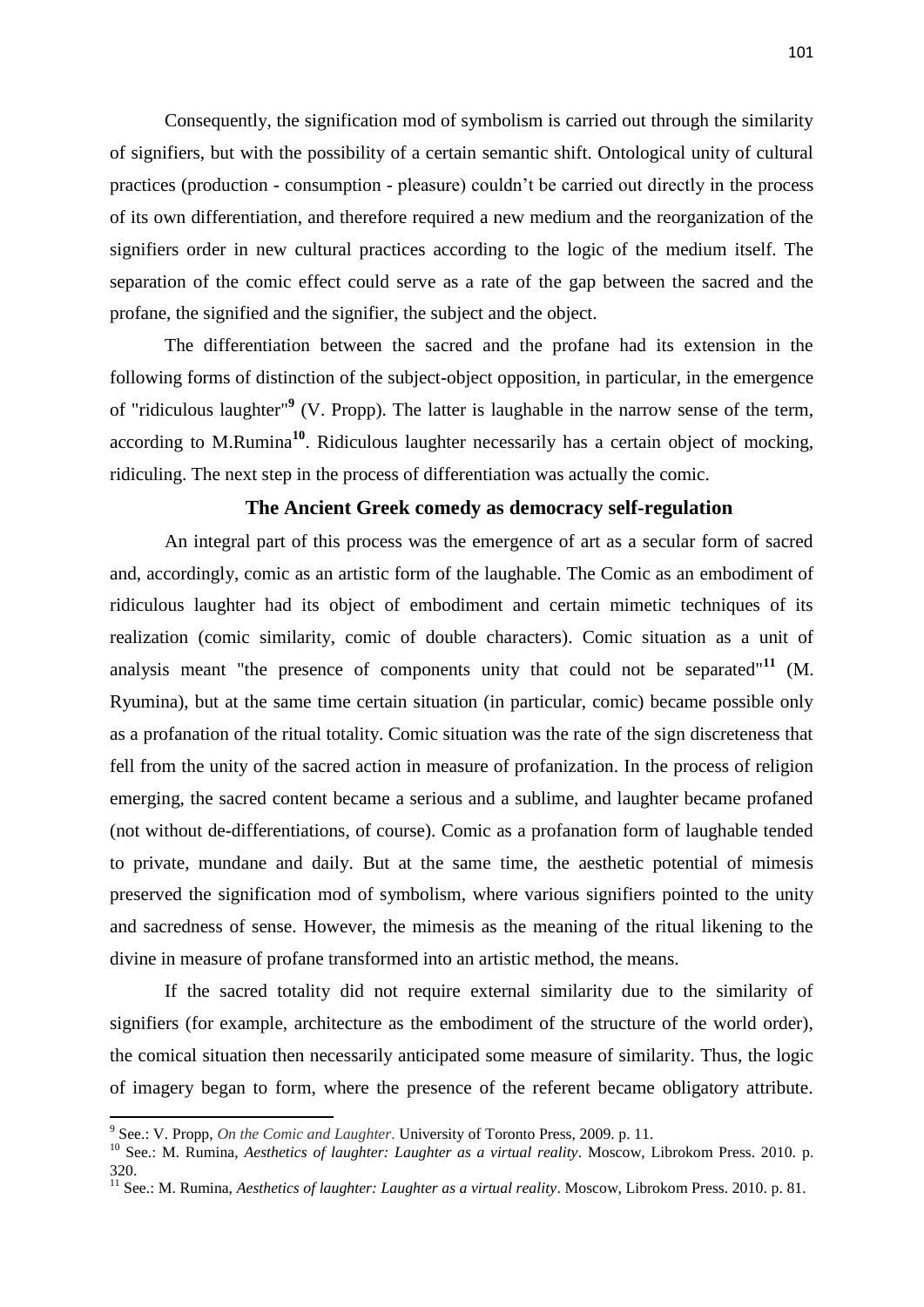Consequently, comic mimesis was separated from the hierophany manifestation of archaic culture. The prophan revealed the similarity of the signifiers emphasizing the shift of meaning, its growth in the logic of social criticism and the politicization of social action. The heirophany represented a dynamics of signifiers, the row of which revealed the common sacredness of the world. Diversification of meaning emphasized the external similarity of signifiers in the reduction of inviolability of the authority of the common good. Thus, the signification mod of symbolism was replaced by the sign dominant.

Comic mimesis was not only a way of deforming and profaning sacred, but at the same time contained the potential for its regeneration and purification, catharsis in new artistic way. «But the comical rests as such throughout on contradictory contrasts both between aims in themselves and also between their objects and the accidents of character and external circumstances, and therefore the comic action requires a solution almost more stringently than a tragic one does. In a comic action the contradiction between what is absolutely true and its realization in individuals is posed more profoundly  $n^{12}$ , – wrote G. Hegel.

Therefore, satire in Antiquity was the first and foremost political phenomena of citystate and had not only a descriptive, but also a perlocative task (therefore the generalization of characters in comedies after Aristophanes testified to the superiority of artistic content over the political one). The absence of a clear distinction in premodern political structures, that was, a clear differentiation between legislative and executive judicial powers, contributed to such a form of collective reflection as an antique theater and its comic form of critique of atypicalness and wrongness of social action. No wonder Aristotle formulates the classification of the right and wrong states. Where cultural practices of the ritual could not cope with the chaos of social deviations, new ordering forms of cultural experience came. G. Hegel wrote: **«**«the comical as such implies an infinite light-heartedness and confidence felt by someone raised altogether above his own inner contradiction and not bitter or miserable in it at all: this is the bliss and ease of a man who, being sure of himself, can bear the frustration of his aims and achievements»<sup>13</sup>.

The theater was for the ancient culture to replace the integrity of the ritual and turned it into a spectacle that had already been fixed in the etymology of the term. This meant that most of the participants in the theatrical action turned into immovable spectators. Thus, there

**.** 

<sup>12</sup> See.: W. Hegel, *Aesthetics. Lectures on Fine Art.* Volume II. Oxford University Press*,* 19750. p. 1200.

<sup>13</sup> See.: W. Hegel, *Aesthetics. Lectures on Fine Art.* Volume II. Oxford University Press*,* 19750. p. 1200.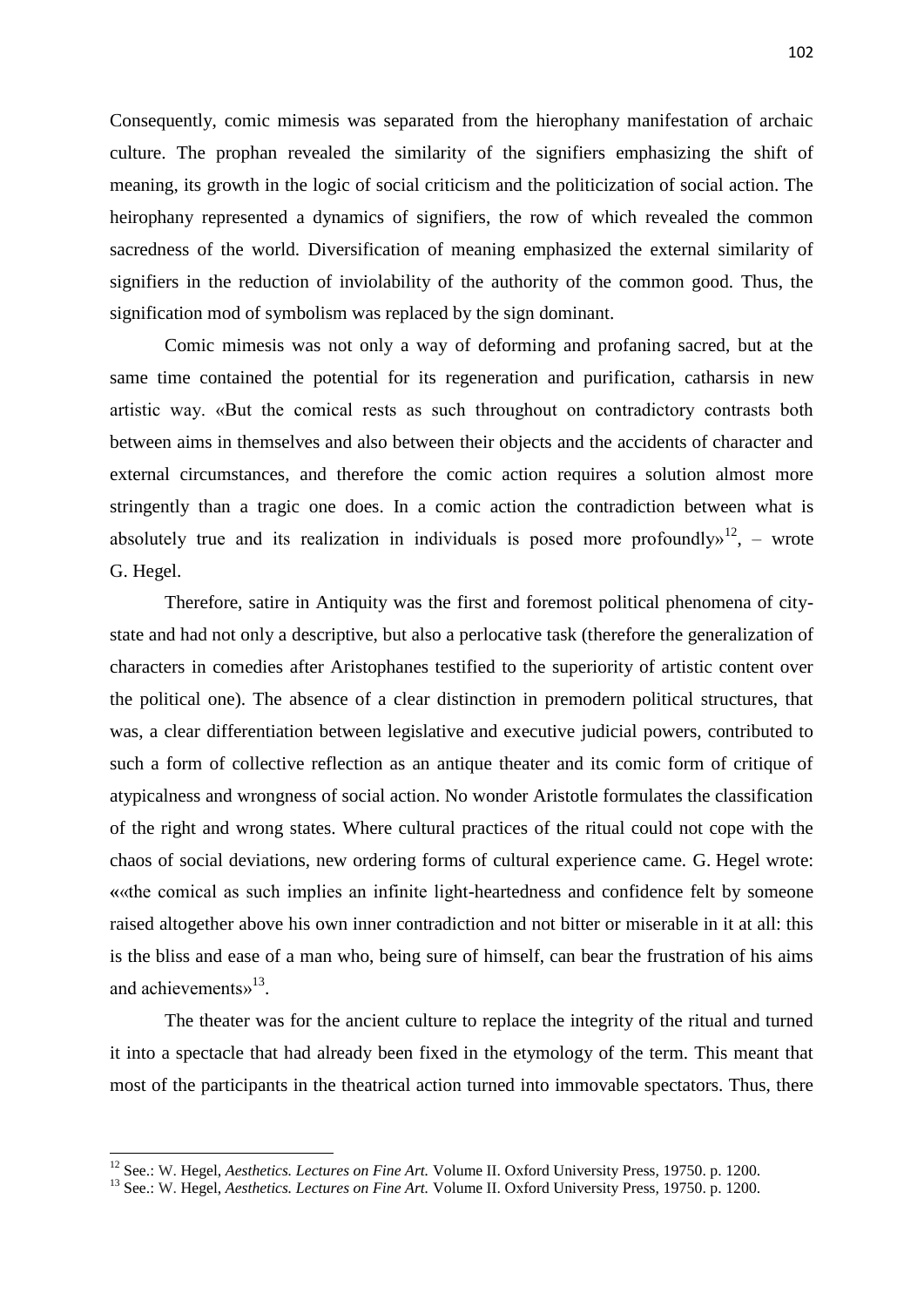was an opportunity if not perspective, but constant point of view, decoration and dramatic text, fragments of which we can examine and read nowadays.

The similarity of comic signifiers emphasized the difference in contexts and, accordingly, signified which were the derivatives. The multiplicity of contexts suggested common signifiers pointing to each other. Thus, cultural phenomena began to work in the logic of sign. The degree of similarity between signifiers in the signification mod of a sign is much higher than in symbol, but less than in requirements for the organization of the image.

#### **The Comic Populism in a de-differentiation situation**

Modern as an extreme degree of differentiation cultivated the artistic form of irony as a reflexive distance from all the trivialities of everyday life. **«**So also was its contrary, aesthetic distance, which does not consist in the ecstatic contemplation of the beautiful and thereby work mischievously to conceal the social underpinnings of art and dispense with concrete action in the 'outside' world. Instead, it was first used to refer to the suspension of a determinable relation between the artist's intention, a performance in some place reserved for art, and the spectator's gaze and state of the community. This is, after all, what 'critique' means: separation»<sup>14</sup> – wrote Jacques Rancière. Accordingly, the autonomy of art represented in the absolutisation of the logic of the image and accordingly signification mod. The postmodern tendency towards the de-differentiation of all cultural forms regenerating the "trans-aestheticization", in the formulation of J. Baudrillard, reveals "the conspiracy of art" in this way and hence the mimetic origins and modernist and postmodernist signification mods of comic.

The Trickster character of many political figures in postmodern politics becomes obvious and is not limited to a single national framework. In particular, it becomes apparent in the situation of de-differentiation of the executive, legislative and judicial powers and even media-power. In particular, the contemporary corruption dominant in politics corresponds to the non-modern stage of the anomie, that is, a deviation from the norm, which can be reversed under a certain algorithm of sanctions and legal decisions. This state of affairs suggests that the corruption chaos of the system become a new «system» of chaos and produces an according way of signifiers organizing. Numerous reforms of the law-enforcement system and other anti-corruption measures designed to bring the Ukrainian society to a normal state of affairs, testify to the failure of any.

**.** 

<sup>14</sup> See.: J. Rancière, acques *Dissensus: On Politics and Aesthetics*. Continuum, 2010. p. 137.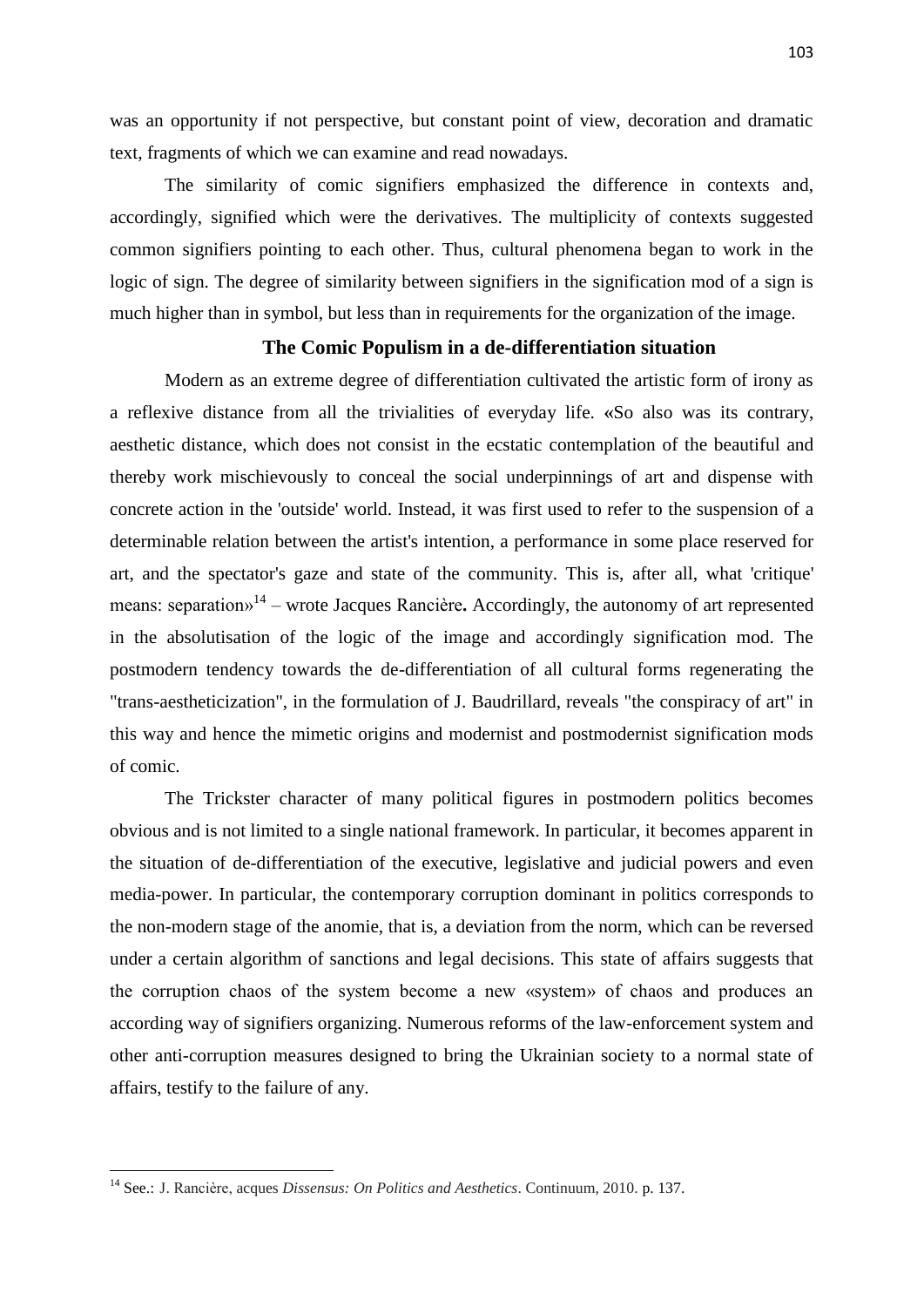The other side of the successful strategy absence of a legal stabilization, which was typical of the high modernity, is the decline in the growth of political ideas. The symptom of this state of affairs is the lack of ideological fullness of political slogans, but only the existence of the names of politicians who repeat the mantra of corruption exorcism and appeals for the observance of the democracy values. However, the instrumental nature of their using serves to draw attention to the implementation of their "fifteen minutes of fame", in order to timely attract attention during the election period. Electorate knows the price of spells, but besides them there are no options in the situation of post-democracy. Therefore, it remains to vote for who is the best in performing the ritual of promises. Behavior becomes not political, but magical, however now it is not about raining, but the returning to the dyeing out welfare state.

Infinite repetition of phrases, which have become ritual, but also rhetorical, becomes the dominant way of signifiers organizing and gets comical meaning. This regeneration of the comic of doubling characters (as well as tripleting, and so on to infinity), as well as comic similarity has happen. The similarity of all exhortations to pre-election programs excludes any basic of the principle of identification. «Carnivalesque travesty»<sup>15</sup> dominates. Comical seriousness is an ambivalent to serious comedy.

But at the same time, documentary accuracy of contemporary political discourse substitutes cause-effect relationships that can be reflected. Modern political tends to be unconscious consciously. In comparison with the theatrical satire of the Antiquity, it is characterized by reversal tendency to the disappearance of meaning, and, consequently, by the significance diminution of the relations of the signifiers and the signifieds, and therefore, by the emphasizing the relationships of signifiers. Numerous media replicate populist rhetoric and allow it to function in different contexts. Thus, the comic effect of the latter is generated. The collage-organization of media hyperbolizes the disappearance of meaning, which also works to eliminate the claim to the norm and increase the comic effect.

If in the unity of hierophany the language as a sign structure hadn't had autonomy in relation to the crucible of cultural practice, in theatrical satire the similarity of the signifiers emphasized the contrast with the various contexts, thus the sign structure of the comic situation dominated under other ways of interpreting discourse This thing repeats under the postmodern circumstances of reducing the meaning of discursive practices.. In the presence of a civil society, the interpretation and play of the signifier and the signified had a dominant

**.** 

<sup>15</sup> See.: M. Bakhtin, *Rabelais and His World.* Indiana University Press Bloomington, 1984. p. 14.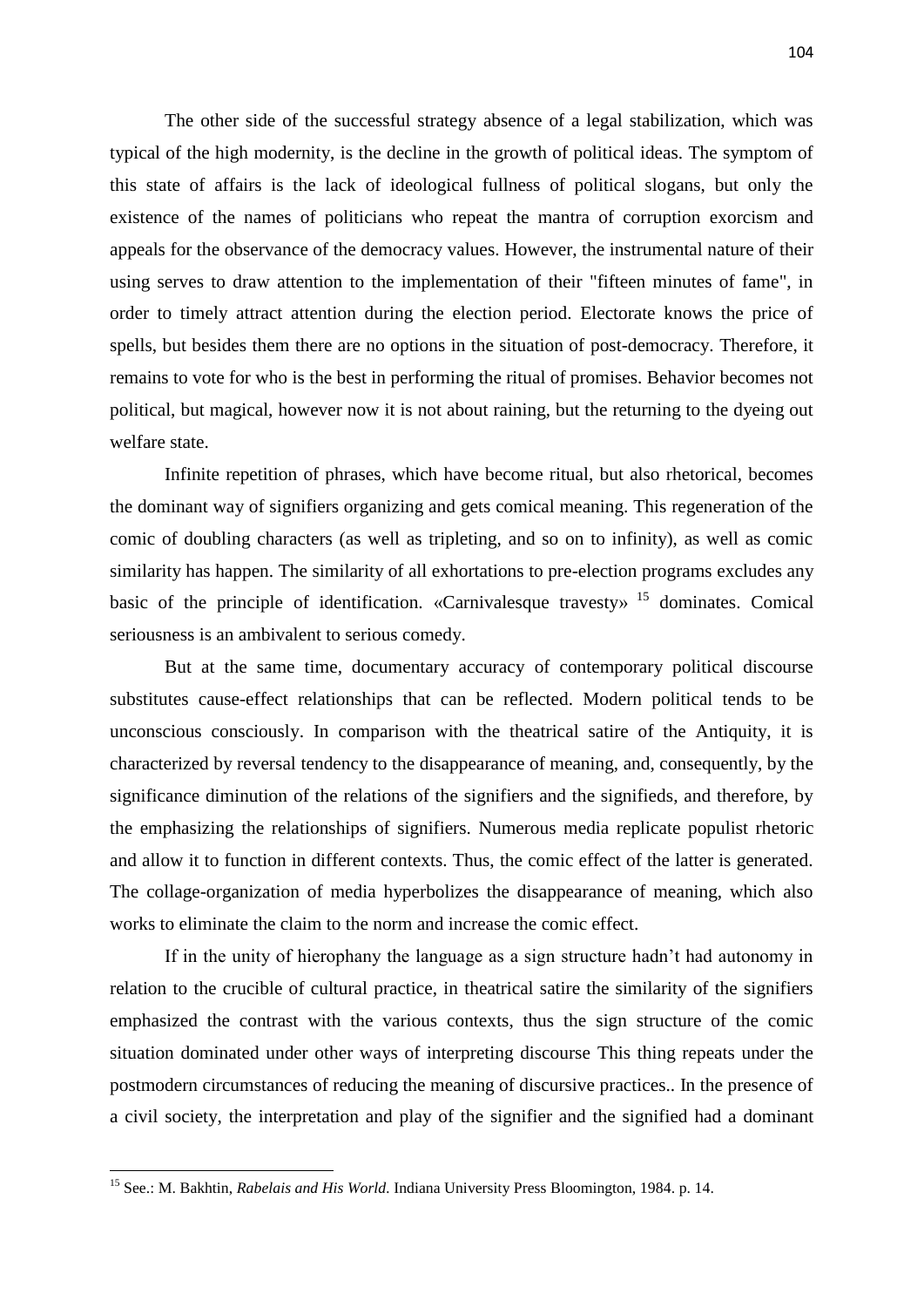meaning, that is, the predominant dynamic of meaning having influenced the organization of signifiers. In the logic of de-differentiation the reverse tendency prevails.

Discursive practices from the sphere of the text in a postmodern situation are displaced in a visual series, as R. Barthes 's "rhetoric of the image"<sup>16</sup> already showed. The idea differs from the media content as a camel from the trade route. The design of a certain content in the structure of images retains although the possibility and even conflict of interpretations, however the multi-vectorness of interoperating is reduced. So, with the comical seriousness of the usual politicians and their pseudo-alternatives, the alternative of a frankly comic character in a political event accumulates the meaning of potential protest and, at the same time, the ways of its frittering, but not an alternative to the growth of meaning as such.

Printed signs become a companion to the picture with a categorical requirement to reduce the number of letters. There are too much letters - the classic formulation. The inscription is compressed to the size of the comment, SMS. Thus, not only the sense changes, but the meaning is superseded. Appeal to the exaggeration of emotions is a logical result of the absence of semantic shifts in the political sphere. However, these are emotions, but not feelings. A claim of the comic to the logic of the sign, that is, on the game of the signifier and the signified, turns into a pastiche, that is, to ironic indifference without a claim to the norm. Deviations of deviations make total chaos. Such an intense dynamics of images causes not having time to give birth for reflexing the meaning. A similar situation is characterized by J. Baudrillard: «Thus, there's no more passion in politics. There's only an apathy, and one on the other side to play on words-a compassion»<sup>17</sup>. French thinker said that «Reality, in general, is too obvious to be true»<sup>18</sup>. The indifference of the pastiche is the most obvious guideline of post-modernity and its hyper-realism. It makes everything so transparent in the vision mode of obviousness, which thus leads to the hope that not everything can be so one-dimensional in this polyfunctional world.

Comic tricks can be used by certain politicians with the purpose of discrediting their opponents during the election. Then, breaking out of the context of separated statements and images. The absolutisation of subtexts again forces political imagery to work in the logic of signs. But in the absence of political ideas, the exchange of signs highlights the intensification of the circulation of signifiers. So, instead of criticizing the political program (under circumstance of their absence at both "opponents") one side creates a photo-shopping on

1

<sup>16</sup> See.: R. Barthes, *Rhetoric of the Image*. New York: Hill and Wang, Noonday, 1977. p. 70-74.

<sup>&</sup>lt;sup>17</sup> See.: J. Baudrillard, *The Conspiracy of Art*. London: The MIT Pres, Cobridge, 2005. p. 149.

<sup>18</sup> See.: J. Baudrillard, *The Conspiracy of Art*. London: The MIT Pres, Cobridge, 2005. p. 167.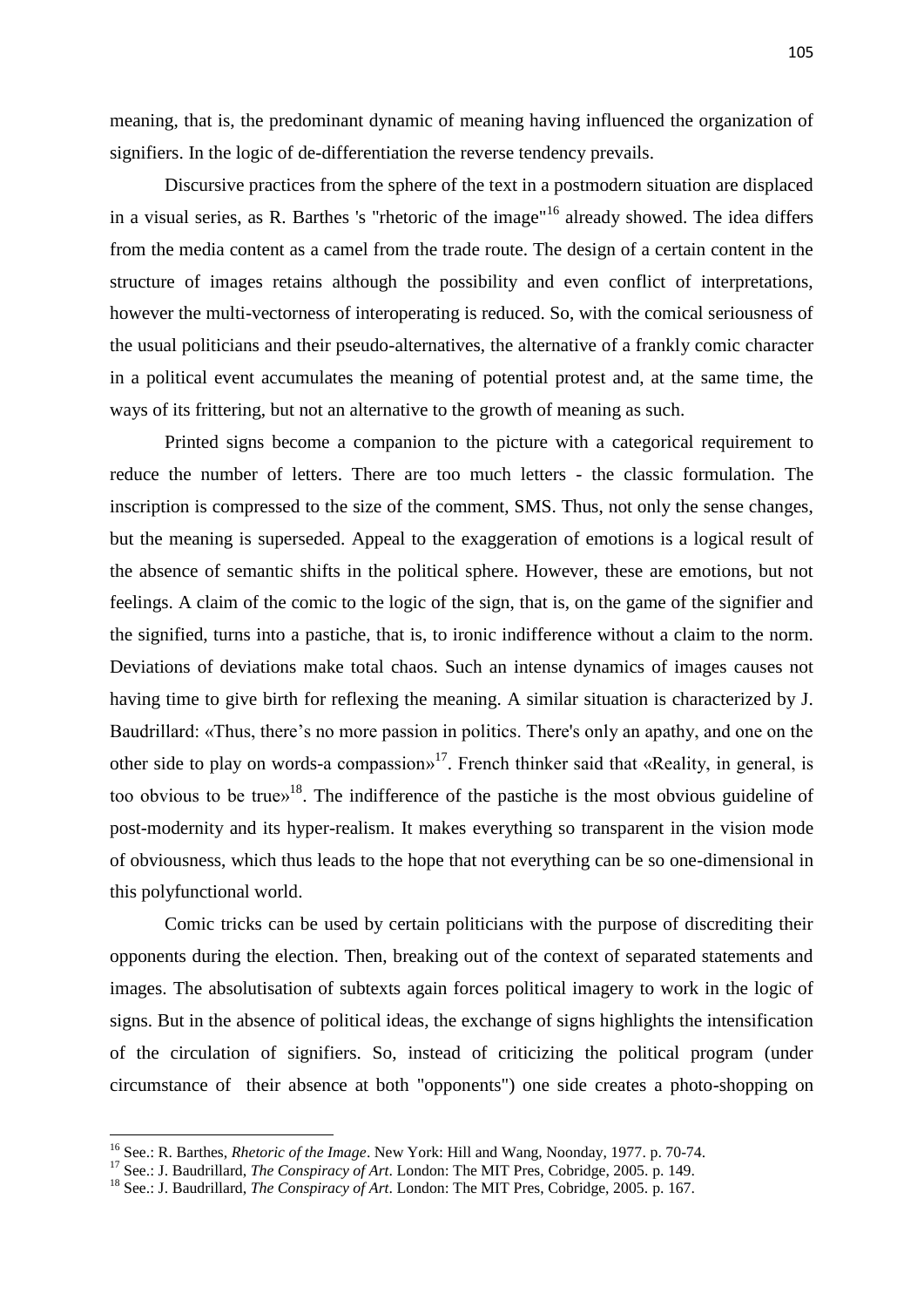another one. In response, ten of them have appeared. The other sides are responding to the first series that numbers of photo-shopping are growing up and increase the pseudo-political swamp at the whole. The circulation of comically organized signifiers imitates the availability of meaning and political communication.

Hyperrealism of the information age is drowning and dissolving discrete signs in the waves of media-flows. «We need very serious media strategies to ensure that a single wave of broadcasting has a fairly elucidation and stability. The predominant role here, first of all, plays not the successful role of a separate performance, but the ability to hold it on the apex. Therefore, the particular comic situation is not significant in the shadow of ironic obviousness. Only flow of information and entertainment with a comical formation signifiers can be successful.

At the same time, the superficial effect of populism (which means "democracy that avenges its own failure"  $19$ ) is intended to conceal the deep horror of everyday life. Thus, the administration of horror<sup>20</sup> (P.Virillo) and comic populism, which is the reverse side of the latter, are two factors in the dynamics of signifiers in the political sphere. The total loss of criticism and the claim to illusory nature is an indicator not only of the artistic sphere, but also of political importance, and therefore the question remains to J. Baudrillard's question to the political sphere:

At the same time, the superficial effect of populism is intended to conceal the deep horror of everyday life. Thus, the administration of horror (P.Virillo) and populist comicism, which is the reverse side of the latter, are two factors in the dynamics of signs in political sphere. The total loss of criticism and the pretension to illusory resolution of contradiction is an indicator not only of the artistic sphere, but also of political one, and therefore the Baudrillard's statement remains to the political sphere: «Images Where There is Nothing to See. There lies the dilemma: either simulation is ineversible, there is no going beyond simulation, it is no longer even an event, it is our absolute banality, it is an everyday obsceniry, we are in terminal nihilism, and are preparing ourselvefs for a mindless repetition of all the forms of our culture, waiting for an unpredictable event – but where would it come from? Or there is an art of simulation, an ironic quality that resuscitates the appearances of the world each time to destroy them. Otherwise art would do nothing more, as it often does today, than work over its own corpse $x^{21}$ . This Baudrillard's statement is osculant to the joke: ninety-

1

<sup>19</sup> See.: J. –L. Nancy, *Populism, Democracy, and Neofascism: Two Essys*. 2019.

<sup>20</sup> See.: P. Virillo, *The Administration of Fear*. Los Angeles: Semiotext(e), 2007.

<sup>21</sup> See.: J. Baudrillard, *The Conspiracy of Art*. London: The MIT Pres, Cobridge, 2005. p. 118.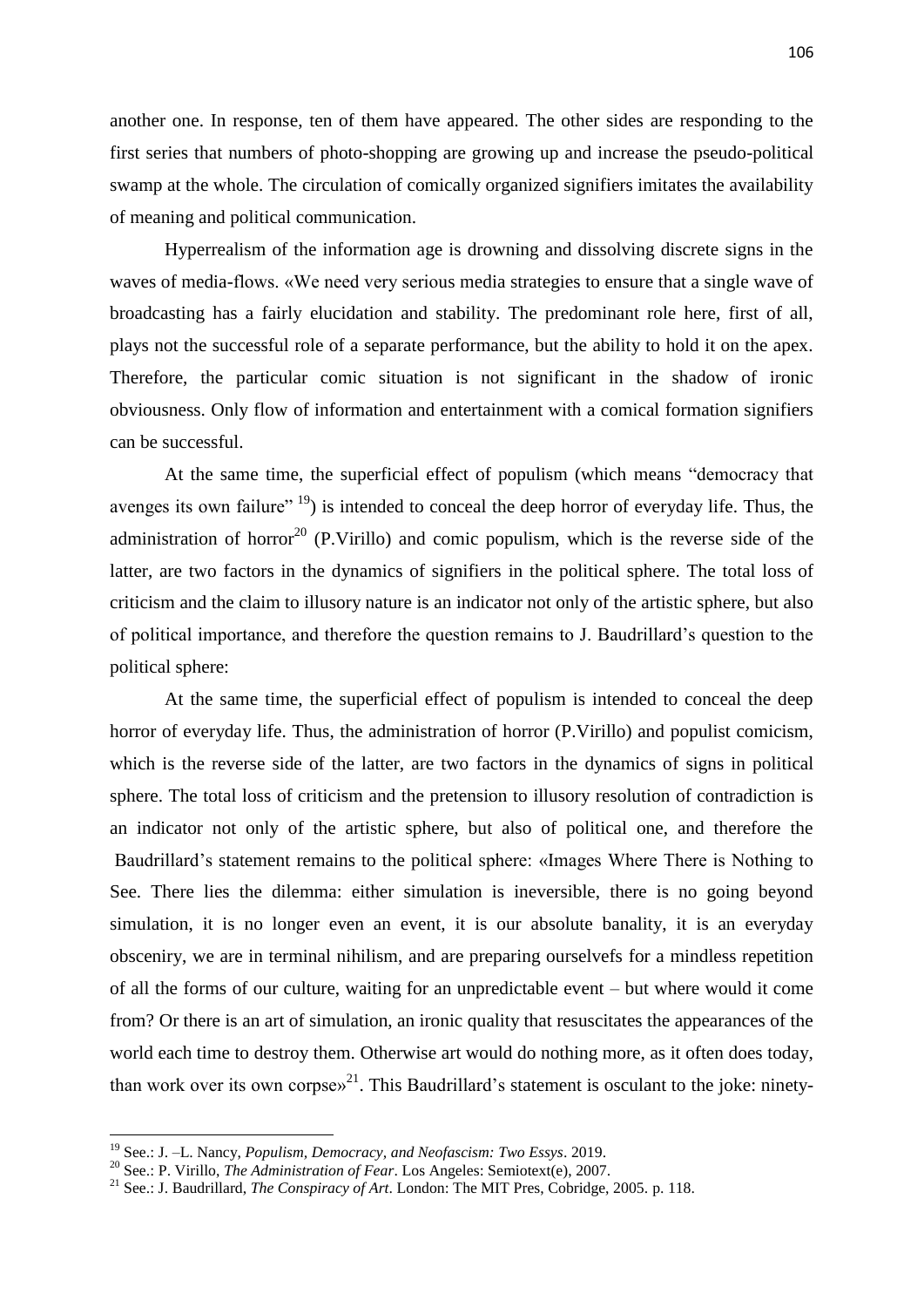eight percent of Russian telephone conversations do not contain important information, according to the FSB.

In general, it suggests that politics and art (and other autonomous spheres of culture and social institutions) having lost their specificity and autonomy, dissolve in the crucible of non-differentiated cultural practices, where the transformation of some forms into the others has the character of the populism and Trickster's mischief, rather than the pathos of struggle for the value of a high culture.

\*\*\*

This analysis is just an attempt to outline correlations between the political and the comic and them link with the signification mod in historical perspective. Separating ridiculous laughter was one of the primary ways to capture an object through the separation of comic situations. Differentiation of sacred and profane led to the artistic design of the comic in the ancient drama. It was a form of correction of the political in the absence of organizational means.

Postmodern synthesis of political comic and administration of horror testifies to a dedifferentiation in popular culture, and is a symbol of the end of the social. The horror of the total chaos of personified corruption highlights the ironic evidence of their political scheme and the comic populism of their representations. Unlike the comic of Antiquity, where theatrical satire was a way of social criticism of political leaders, and, consequently, a way of increasing meaning, the comic populism of post-modernity is a way of concealing the disappearance of meaning. Although both historical versions of the interaction of political and comic work in the logic of the sign and dominant of popular culture in these periods.